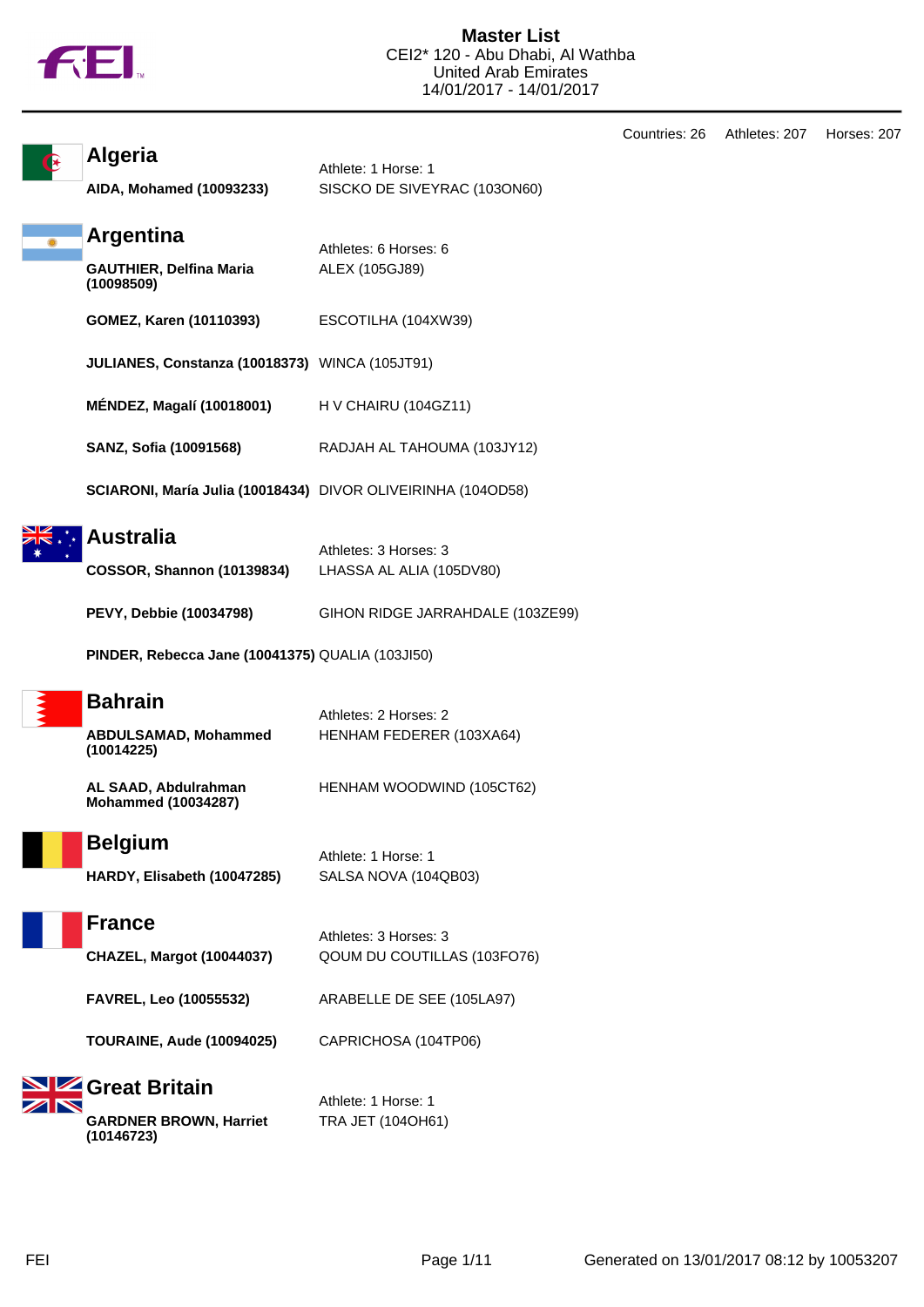

| $\odot$ | <b>India</b>                                                                      | Athletes: 52 Horses: 52            |
|---------|-----------------------------------------------------------------------------------|------------------------------------|
|         | <b>ABU SHADIQUE, Mohammed</b><br>Anjum (10113730)                                 | JR SALVADOR (103SE78)              |
|         | <b>ACHAL SINGH, Amar Singh</b><br>(10146067)                                      | COFFEE SU (104MO96)                |
|         | ALI, Ikramudheen Shokat<br>(10082661)                                             | THE STRAIGHT SHOOTER AHA (104EB41) |
|         | ALI, Rafik Umed (10055862)                                                        | PERFORMANCE PARK DENVER (105AC82)  |
|         | <b>BAGH SINGH, Samundar Singh</b><br>(10146285)                                   | LG VIDA NUEVA (104YU34)            |
|         | <b>BHANWAR SINGH, Tej Singh AB DOLLY (104YU38)</b><br>(10114172)                  |                                    |
|         | BHEEL, Priyanga Ram (10093028) MANSOOR (104NU72)                                  |                                    |
|         | GORI, Ayub Sher Mohd (10042784) EO RASHID (104XG87)                               |                                    |
|         | <b>GOUS MOHAMMED KHAN, Mohsin GIRILAMBONE ALINTA (104UP25)</b><br>Khan (10135967) |                                    |
|         | <b>HAMIR SINGH, Kanger Singh</b><br>(10135343)                                    | UDRA ARMOR (104QP06)               |
|         | <b>HAQUE, Shah Alam Noorul</b><br>(10084869)                                      | VISHKRA JAIS (105HC29)             |
|         | HARI SINGH, Narayan Singh<br>(10135360)                                           | RAJAH DU LAUZON (103KB53)          |
|         | <b>HUKAM SINGH, Madan Singh</b><br>(10132639)                                     | EL OPERARIO (103YE78)              |
|         | <b>HUSSAIN, Mohd Mir Zafar</b><br>(10091795)                                      | ARABEC RAFIK (104UP27)             |
|         | JAGMAL SINGH, Rawal Singh<br>(10146083)                                           | BUNDALEER WILDFIRE (104ZM23)       |
|         | KAYAMKHANI, Abid Kayamkhani HAZELDEAN BASIL (104ZX76)<br>Iliyas Ali (10113534)    |                                    |
|         | KHAN, Ali Khan Muneer<br>(10113160)                                               | DJ OSSIE (104UQ71)                 |
|         | KHAN, Arif Ali Mustak (10081992) CAL FLAMING ISEM (103RG98)                       |                                    |
|         | KHAN, Arshad Ali Shokat<br>(10063403)                                             | VIGAR MARISSA (103MM42)            |
|         | KHAN, Aslam Khan Asgar<br>(10032811)                                              | HM DOBLE UNO (103EB90)             |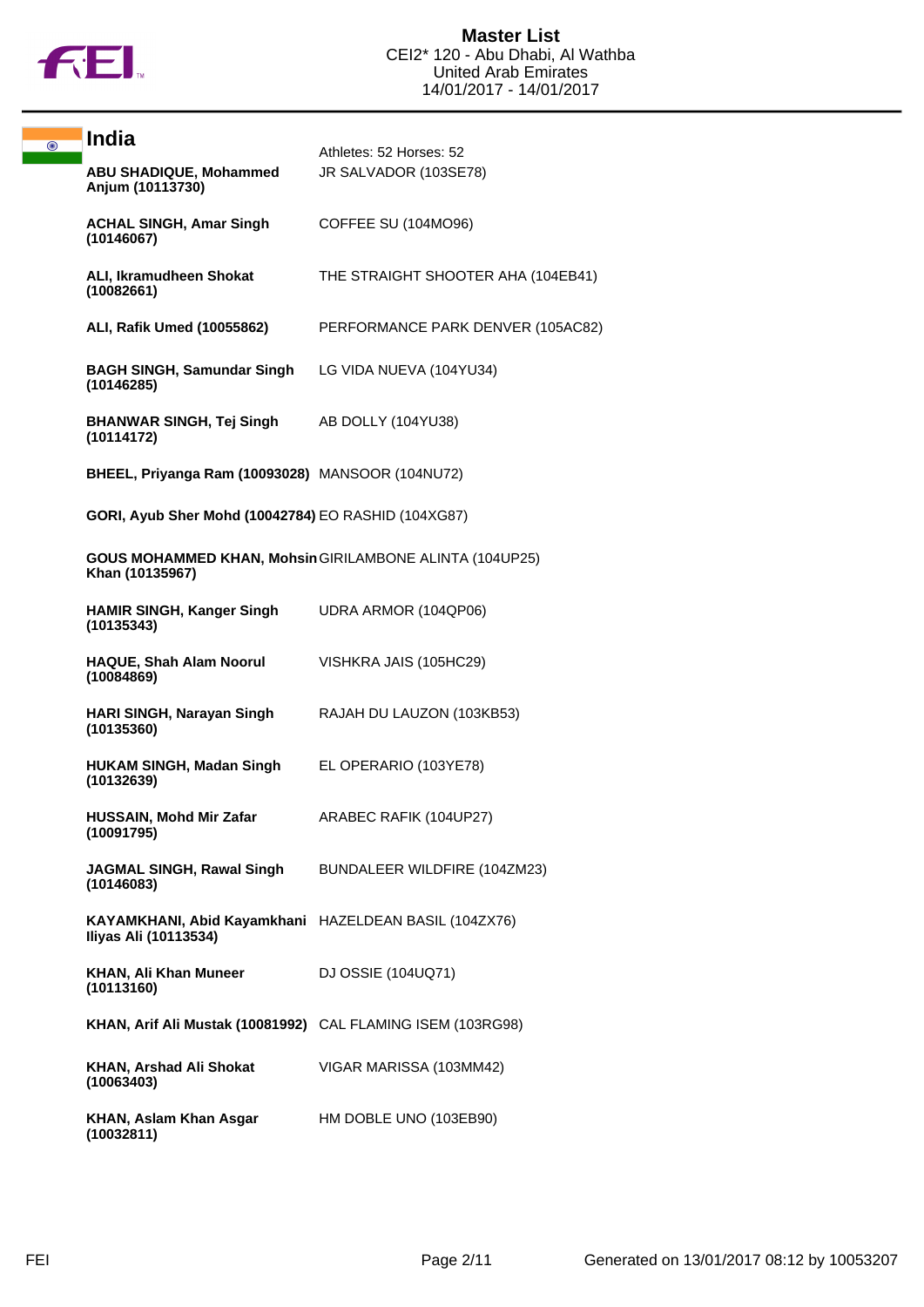

| KHAN, Aslam Khan Bhanwaru<br>(10081285)                                   | TIFON EL TORNADO (103WF76)                                             |
|---------------------------------------------------------------------------|------------------------------------------------------------------------|
| KHAN, Iqbal Alladdin (10063681)                                           | FARAAN (104EK78)                                                       |
| KHAN, Ispak Khan Najru<br>(10072271)                                      | A P PITON (104ZC98)                                                    |
| <b>KHAN, Khan Mohammed Bashir</b><br>(10072109)                           | CHA VASKO (104PB63)                                                    |
| KHAN, Mohasin Khan Hasan Ali<br>(10063371)                                | RO PATACON (103YE68)                                                   |
| KHAN, Mohd Ilyas Hidayat<br>(10092512)                                    | FUTURE DREAM DODGER (104WM31)                                          |
| KHAN, Mohd Shazad (10092506)                                              | DIAMENT DU LAURAGAIS (104TK79)                                         |
|                                                                           | KHAN, Rashid Ali Iliyas (10082642) LORD STUART OF SEVEN OAKS (105GG99) |
| KHAN, Shabbir Khan Maksood<br>(10083864)                                  | HIGHLAND VIEW FLIE (104PN38)                                           |
| <b>KHAN, Tofik Ali Yunus (10063376)</b> TACKA (103BE12)                   |                                                                        |
| <b>MADAN SINGH, Prem Singh</b><br>(10113702)                              | EL FARRIER (104SM46)                                                   |
| <b>MAHHTABUDDIN, Wasi Anwar</b><br>(10040768)                             | VIGAR SHAREEF (102UQ81)                                                |
| <b>MAZAHIR ALAM IMAM,</b><br>Mohammad Nazar (10135966)                    | VIRSIK ARMOR (104YL59)                                                 |
| <b>NAKHATA RAM, Pola Ram</b><br>(10146771)                                | DHOKER (104ZH79)                                                       |
| PALLIYATH, Mohd Labeeb Mohd SM KARISMATICO (103ZH93)<br>Saleel (10072262) |                                                                        |
| PANNA RAM, Kailash Chand<br>(10040877)                                    | ARGON (105AC85)                                                        |
| RAM, Babu Lal Arjun (10091802) DUKAN BY NAYR ER (105LA95)                 |                                                                        |
| RAM, Haru Ram Manna (10093890) SENANKH 'BA (103XJ00)                      |                                                                        |
| RAM, Sumera Ram Babu<br>(10093893)                                        | VOLTIGE DE NORVAVRE (104YO12)                                          |
| SADDIQ, Akram Ali (10055213)                                              | EO SHAABAN (103YF01)                                                   |
| <b>SAINI, Mukesh Kumar (10146357)</b> CYRK (105LA96)                      |                                                                        |
| <b>SHARFUDDIN, Kaisar Alam</b><br>(10040845)                              | JACKSON FT (104PU30)                                                   |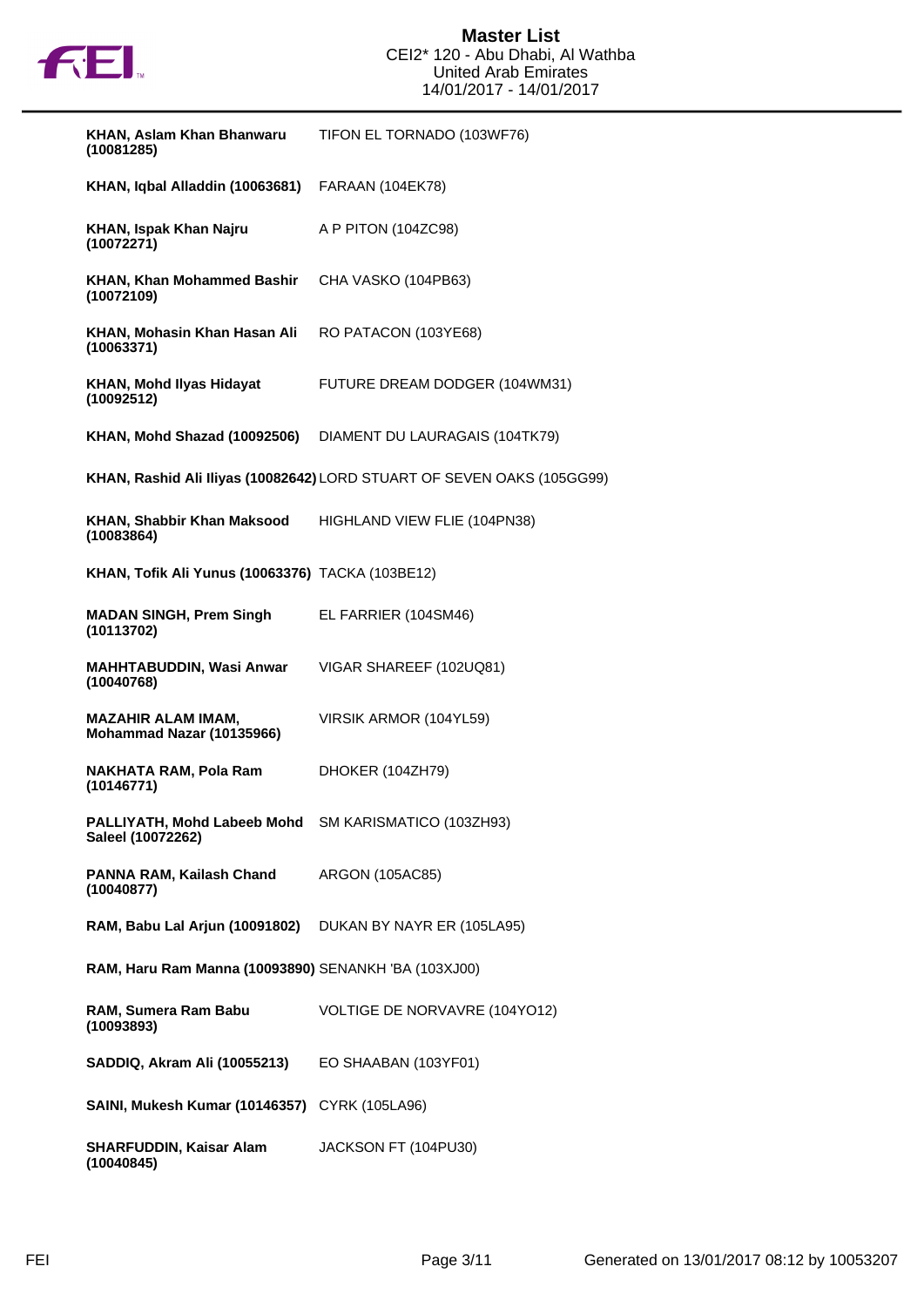

#### **Master List** CEI2\* 120 - Abu Dhabi, Al Wathba United Arab Emirates 14/01/2017 - 14/01/2017

|   | <b>SINGH, Aidaan Singh Kishore</b><br>(10041247)         | BARAKA BILAL (105AP12)                         |
|---|----------------------------------------------------------|------------------------------------------------|
|   | SINGH, Babu Singh Bhanwar<br>(10092305)                  | PELANN (102YO67)                               |
|   | SINGH, Bank Singh Rimal<br>(10064036)                    | QUAYA (1031087)                                |
|   | SINGH, Bhom Singh Chanan<br>(10072132)                   | IZRA FACE (103GS62)                            |
|   | SINGH, Bhom Singh Tej<br>(10072569)                      | TAVEL DU CROATE (103PI91)                      |
|   | <b>SINGH, Gopal Singh Tagat</b><br>(10092302)            | FTB SEYKRET JURY (104DP27)                     |
|   | SINGH, Inder Singh Balu<br>(10063385)                    | VIKA D'AIGUILLIN (105KD68)                     |
|   | SINGH, Mag Singh Chain<br>(10063336)                     | HM VARTINO (104LZ35)                           |
|   | SINGH, Raju Singh Bhanwar<br>(10072784)                  | CLOVELLY PARK ZIVAGO (104AV48)                 |
|   | <b>SINGH, Rawal Singh Chatur</b><br>(10105768)           | J C HABANO (104ZX63)                           |
| Ф | Iran (Islamic Republic                                   | Athletes: 2 Horses: 2                          |
|   | of)<br><b>ABDOLLAHI, Ahmed Hassan</b><br>(10017895)      | RIYAL FIREDASH (103CU85)                       |
|   | MOTHANNA, Asma Mohd<br>(10081257)                        | VISTA DU BARTHAS (104OG63)                     |
|   | <b>Italy</b><br>GALANTINO, Giulia (10079223)             | Athletes: 5 Horses: 5<br>GUYUNUSA LP (104YW40) |
|   | <b>MISINO, Alice (10079755)</b>                          | <b>HM FUERTE (105GK07)</b>                     |
|   | <b>SARDO, Marco (10043707)</b>                           | ROCKS (104LU41)                                |
|   | SIMULA, Veronica (10116514)                              | ZENITH DES PINS (104QT17)                      |
|   | VIGEVANI, Giulia (10078239)                              | ARRAF (104RI40)                                |
| 拳 | Lebanon<br><b>BOU MOGHLBAY, Waad Nadim</b><br>(10113241) | Athlete: 1 Horse: 1<br>INSTANTANEO (104LZ22)   |
|   | <b>Mexico</b>                                            | Athlete: 1 Horse: 1                            |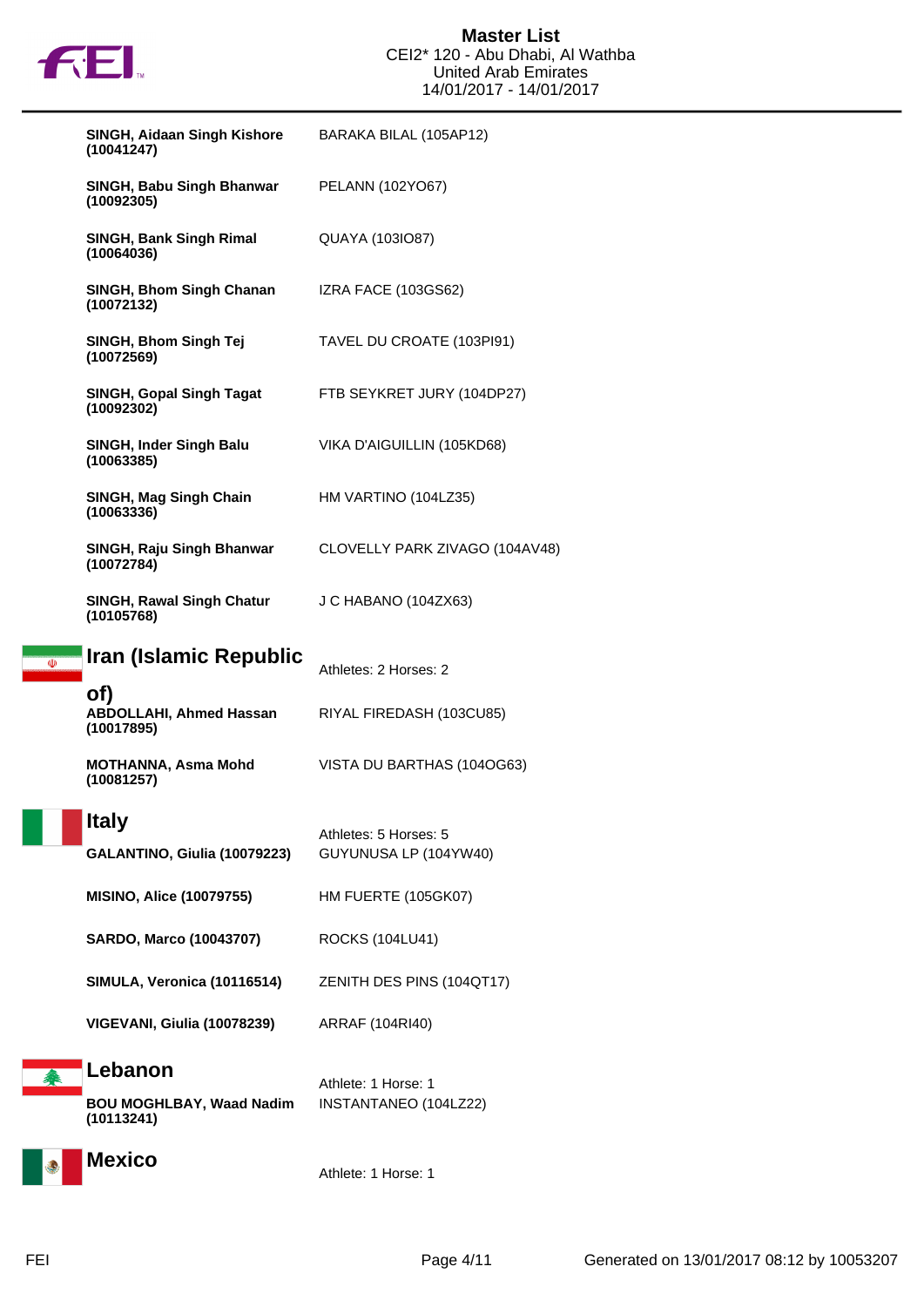| DE LA ROSA SELIM, Magali<br>(10060121)                                                 | BARAKA ATENEA (104OD98)                                 |
|----------------------------------------------------------------------------------------|---------------------------------------------------------|
| <b>Morocco</b><br><b>KHALID, Maha (10055866)</b>                                       | Athlete: 1 Horse: 1<br>LANGASEM KWARTER BLOOM (104UZ95) |
| <b>Netherlands</b><br><b>BATEN, Nant (10125320)</b>                                    | Athletes: 2 Horses: 2<br>VOLCAN DE BEGUE (105AG15)      |
| <b>GERDING, Maud (10065359)</b>                                                        | AL THAHAB (104HB01)                                     |
| Oman<br>AL BULUSHI, Said Ali Ahmed<br><b>Mohammed (10103296)</b>                       | Athlete: 1 Horse: 1<br>MONALISA (104MW46)               |
| <b>Pakistan</b><br><b>ABDUL RASHEED, Naveed Akhter PHOENIX (105JJ10)</b><br>(10135555) | Athletes: 14 Horses: 14                                 |
| AHMED, Habib Ur Rehman Bashir SHATAANS ILLUSION (105AB06)<br>(10092295)                |                                                         |
| ALI, Tawakal Ali Mohammad Mari CADHYM BINT SHIMAL (104DB59)<br>(10113595)              |                                                         |
| GUL, Mehraj Gul Allah Dad<br>(10076094)                                                | HIGHLAND VIEW CHIP (105AC83)                            |
| JAHANGIR, Imran Khan<br>(10115124)                                                     | ALOHA KAMUNYAK (104PN46)                                |
| KHAN, Imran Nisar Ahmed<br>(10091269)                                                  | CHADIA LA NIZIERE (104YR63)                             |
| <b>MEHIR SHAD KHAN, Taimur Shah BEAUJANGLES TE (104EC20)</b><br>(10113716)             |                                                         |
| MEHMOOD, Shahid (10146645)                                                             | DEE ZYNE HOT CHOCOLATE (104LS69)                        |
| MUHAMMAD FAIZ, Asghar Ali<br>(10113525)                                                | S'SHAADA QUILL (105II66)                                |
| SARDARA, Muhammad Yar<br>(10092578)                                                    | ANDARIEGA UY (104EM30)                                  |
| <b>SHAFAT, Umar Shafat Wahid</b><br>Mohd (10102719)                                    | GRECO (104GJ56)                                         |
| SHAH, Sartaj Qudrat (10081274)                                                         | <b>WAIMEA (104XA87)</b>                                 |
| <b>SHAH NAWAZ, Gul Nawaz</b><br>(10095603)                                             | R W SHARIF (104VY79)                                    |

**FEI**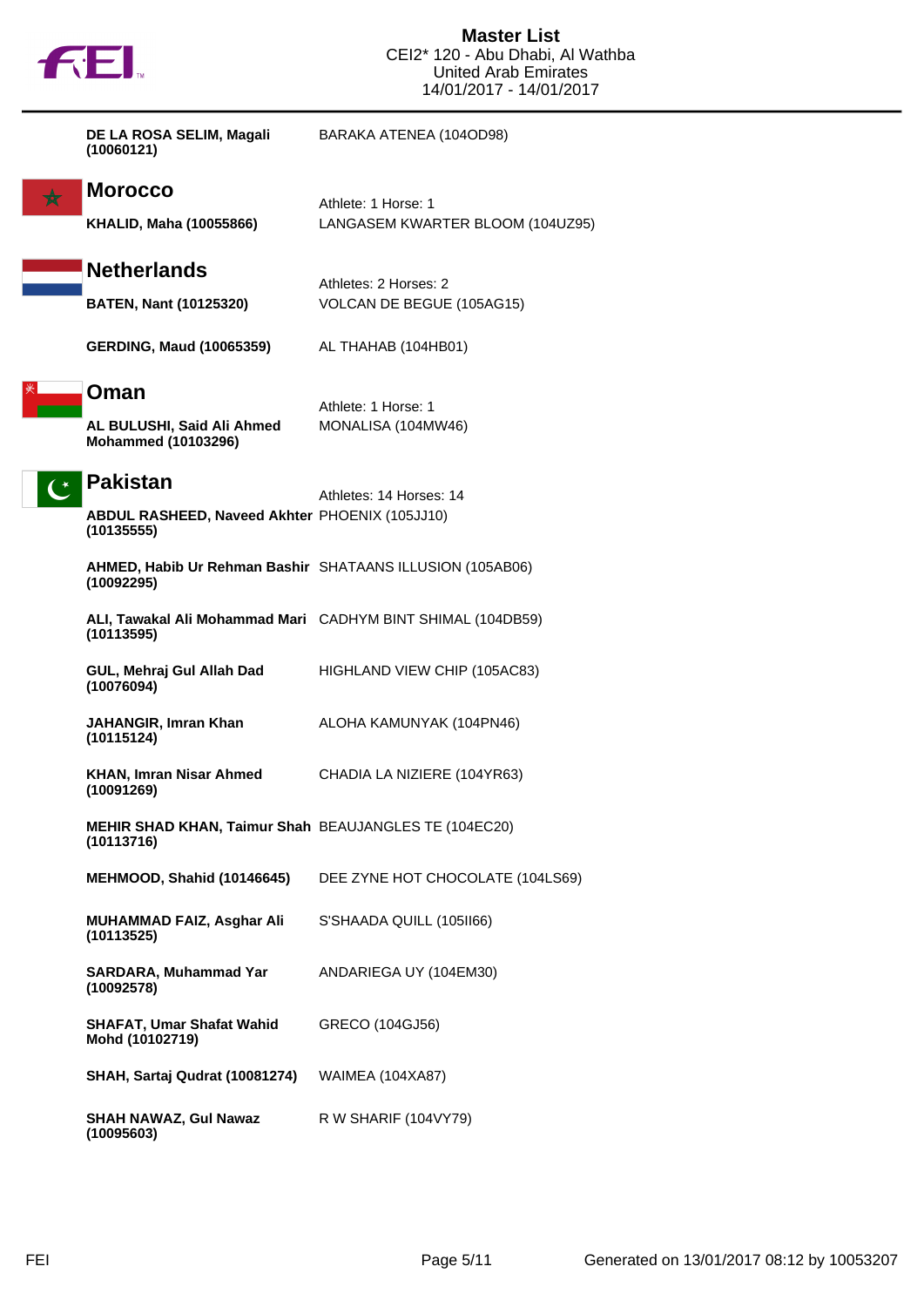

**YAQOOB, Muhammad Jamil Muhammad (10064118)** ASSAN DE BY (105FT10)

**BEENN** 

# **Saudi Arabia (Kingdom** $_{\textrm{Athlete: 1 Horse: 1}}$

**of) AL TURKOMANI, Fauiz (10013948)** OMERO (104UT48)



#### **South Africa**

Athlete: 1 Horse: 1 **DU PLESSIS, Chantell (10063436)** ISRAK GREY (UAE01880)



#### **Spain**

**SERRABASA FABRE, Nuria (10042579)**

MAGIC GLENN LUCIA (AUS41566)

SAHARA FIRE (104EB40)

Athletes: 2 Horses: 2

**VILAPLANA FERRER, Hector (10137025)**



#### **Sri Lanka**

Athletes: 4 Horses: 4 **MUTHUWEERAN, Sivapragasham** SELIDOL DE LAP (103ZG28) **(10093019)**

**PANNEER SELVAM, Dhusiyanthan** RB FRYNCH ME (104XT84) **(10136192)**

**SUBRAMANIYAM, Ashok (10135061)** CHEKER (104XT80)

**VAMUNI, Vivek (10086104)** PERPLEX DE VERE (104HJ25)

Athlete: 1 Horse: 1

#### **Sudan**

**AZEALDEIN, Ahmed (10092493)** VOLNY DU LEFF (104VK39)

**Syrian Arab Republic**

Athletes: 2 Horses: 2 **ABD ALWAHAB, Hamza Shamma (10113605)** PIGHEDU (104MQ19)

**EZZE, Haia (10114228)** SHAZAM EL KAMAR (103PY33)

## **Turkey**

**KARAKUS, Kristal Zeynep (10097694)**

Athlete: 1 Horse: 1 SM LADY PALMITA (104LR67)

## **United Arab Emirates**

Athletes: 97 Horses: 97 **ABDULLAH KHAMIS, Abdulla Mohammad (10114702)** QUERSIK DU TAU (UAE41062)

**AHMAD, Alaa Ibrahim Abdulrasool** SHELLAL CHANEL (104ZM16)**Moosa (10113835)**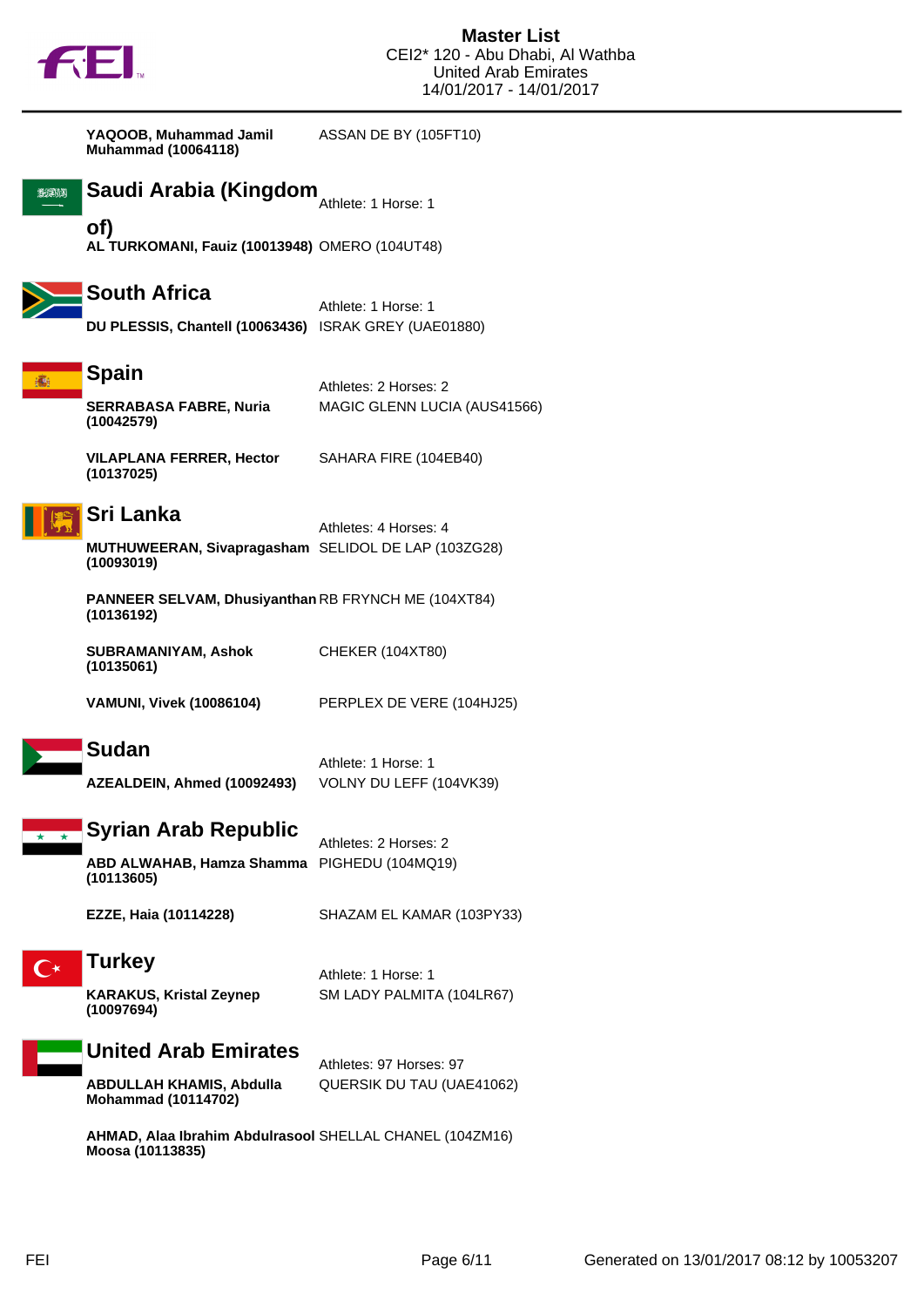

| AL ABBAR, Ali Mohd Mubarak<br>(10054564)                               | HILLS OF MIST (102MR55)                                        |
|------------------------------------------------------------------------|----------------------------------------------------------------|
| AL ABBAR, Mohd Ahmed Hassan FIRE SPIRIT (NZL40470)<br>(10066324)       |                                                                |
| AL ABBAR, Rashid Mohd Ali<br>(10063402)                                | ERE URBI (104VQ95)                                             |
| AL ALI, Ali Ghanim Obaid<br>(10081993)                                 | NOBLE NAVAAR SHARZARN (102MZ04)                                |
| AL ALI, Eisa Abdulla Sultan<br>(10056811)                              | JOTARIS ALHASAN (104ZX75)                                      |
| AL BALOOSHI, Abdul Aziz Mohd<br>Abdulla (10102198)                     | BURREN DAH RAINMAN (103BT42)                                   |
| AL BALOUSHI, Munther Ahmed<br>(10032978)                               | KARIM DE LES TINES (104ZJ76)                                   |
| AL BALOUSHI, Rashid Mohd<br>Ibrahim (10081869)                         | MEL ANGE VALIERE (104SQ97)                                     |
| AL BALOUSHI, Saeed Mohd<br>Ibrahim (10082669)                          | TYPHON A LA RIVIERE (1040U81)                                  |
| AL BLOUSHI, Ahmed Yousef<br>(10079741)                                 | GLENDHU WARLOCK (104ZN50)                                      |
| AL BLOUSHI, Rashed Ahmed<br>(10041038)                                 | HC VINICIUS (104ZK17)                                          |
| AL BUAMIM, Saif Sultan Abdulla<br>Dhahi (10018298)                     | DJETSET GO (104ZF76)                                           |
| AL DARMAKI, Ali Abdulla Matar<br>Abdulla (10102695)                    | GHATEEF WRSAN (104ZQ19)                                        |
| AL FALASI, Hamad Omair Obaid<br>(10084876)                             | <b>QUIK (103FR81)</b>                                          |
| (10063628)                                                             | AL FARESI, Mansour Saeed Mohd CASTLEBAR LIGHTNING (UAE41150)   |
| AL GHAILANI, Suhail Ali Rashed KHATEM (105KV27)<br>Ali (10103337)      |                                                                |
| AL GHAITH, Khalaf Ahmad Saeed SM SIRENA BARAKA (103WF51)<br>(10095749) |                                                                |
| AL HAJJAJ, Shathra Ahmed AL HASAM (105LO24)<br>Murad (10054611)        |                                                                |
| AL HAMMADI, Ali Yousef Hussain PANCHA (104YW34)<br>(10014752)          |                                                                |
| (10041373)                                                             | AL HAMMADI, Hasan Mohd Hasan QUICK MARCH PROVOCATIVE (103WN60) |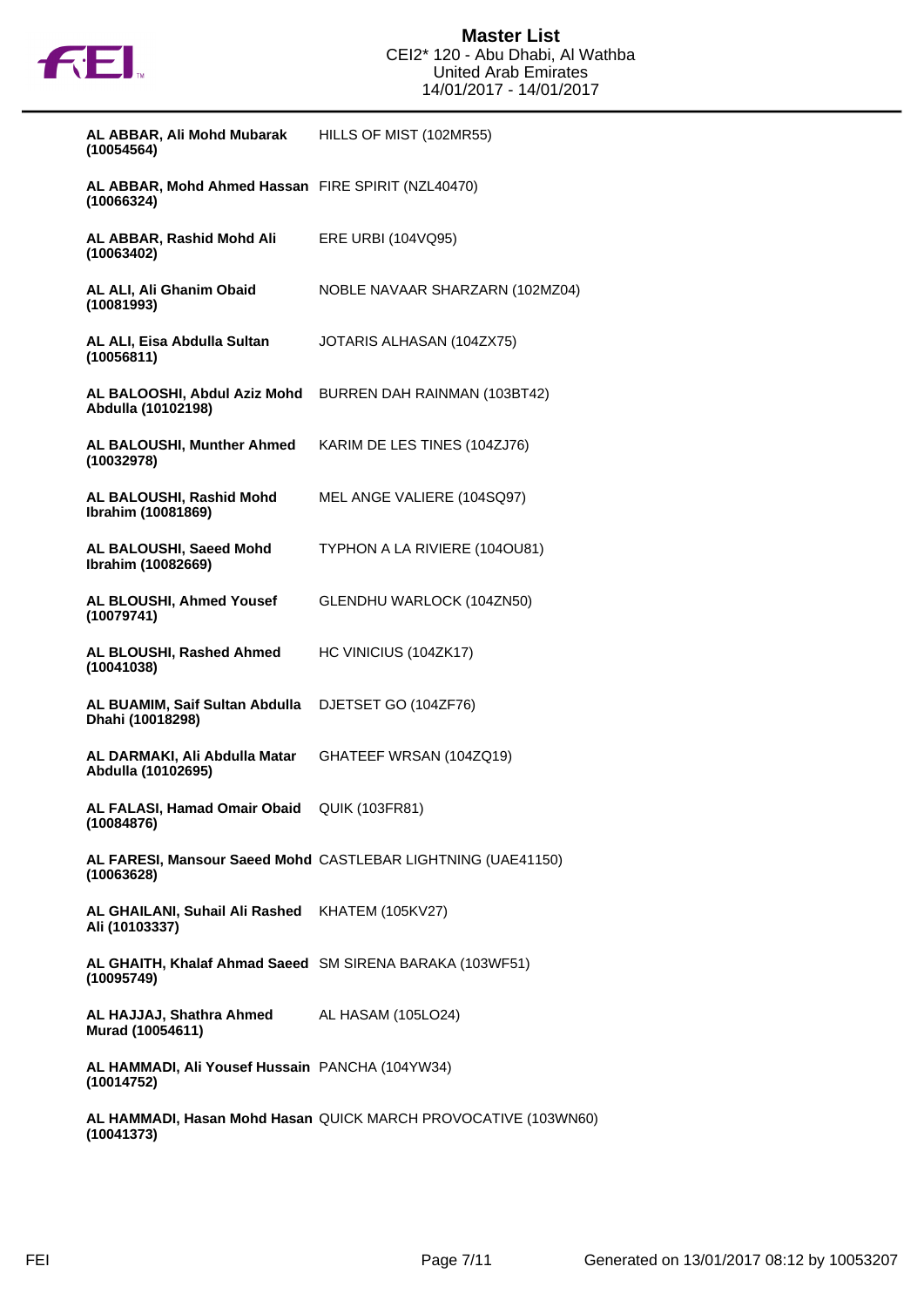

| AL HAMMADI, Mohd Hasan Ahmed RO OLIVIA (104CN85)<br>(10075118)          |                                                              |
|-------------------------------------------------------------------------|--------------------------------------------------------------|
| AL HAMMADI, Yousif Mohd Hasan RE DU TOILLON (103RQ75)<br>(10028169)     |                                                              |
| AL HARBI, Saeed Ahmad Jaber<br>(10084918)                               | ASPENVIEW AMIR (104OZ13)                                     |
| AL HARMOUDI, Khaled Abdulla<br>Ahmed (10054646)                         | <b>YS'OR (103KV82)</b>                                       |
| AL HURAIZ, Ahmed Abdulla<br>(10072509)                                  | MORA NADIN (104SI20)                                         |
| AL JAHOURI, Khalifa Ali Khalfan LAD SHAKRO FAME (104AA81)<br>(10093885) |                                                              |
| (10042450)                                                              | AL KAABI, Hamad Obaid Rashed PERSICHEMS LA MAJORIE (103BM37) |
| <b>AL KETBI, Rashed Seghaiyer</b><br>Kannun Yaradeh (10103174)          | VALINOR PARK TEMPO (104MZ18)                                 |
| AL KHATTAL, Saeed Ahmed<br>Saeed (10054610)                             | SM LOBO ENTERO (104AE74)                                     |
| AL KHAYARI, Saeed Hamoud<br>Saeed (10075119)                            | MEDUSA DEL MA (103KY81)                                      |
| AL KHOORY, Mohamed Jamal<br>(10113406)                                  | MOCKING BIRD (105II63)                                       |
| AL KITBI, Salem Hamad Saeed<br>Malhoof (10093059)                       | AL TEHEEBAH (104XL76)                                        |
| <b>AL MAAMRI, Saeed Sultan</b><br><b>Shames (10048603)</b>              | SHADDAD (103BW28)                                            |
| AL MAKTOUM, Sh Hamed<br>Dalmook (10073722)                              | MRASEEL (104ED73)                                            |
| AL MAKTOUM, Sh Hasher Bin<br><b>Mohd Thani (10075112)</b>               | MG REMANSO (103ON90)                                         |
| AL MAKTOUM, Sh Rashid<br>Dalmook (10034071)                             | AGADEER (104MM09)                                            |
| AL MAKTOUM, Sheikha Madiya<br><b>Bint Hasher (10025597)</b>             | SM LOBO MATADOR (103WF58)                                    |
| AL MANSOORI, Faris Ali Musaed BARAKA ELEGIDO (104KB88)<br>(10114710)    |                                                              |
| AL MARBOUI, Mohd Suleiman<br>Rashid (10042449)                          | KHAYLIN SAYYID (103YC25)                                     |
| AL MARRI, Abdulla Ghanim<br>(10054553)                                  | TOM JONES TE (104ER04)                                       |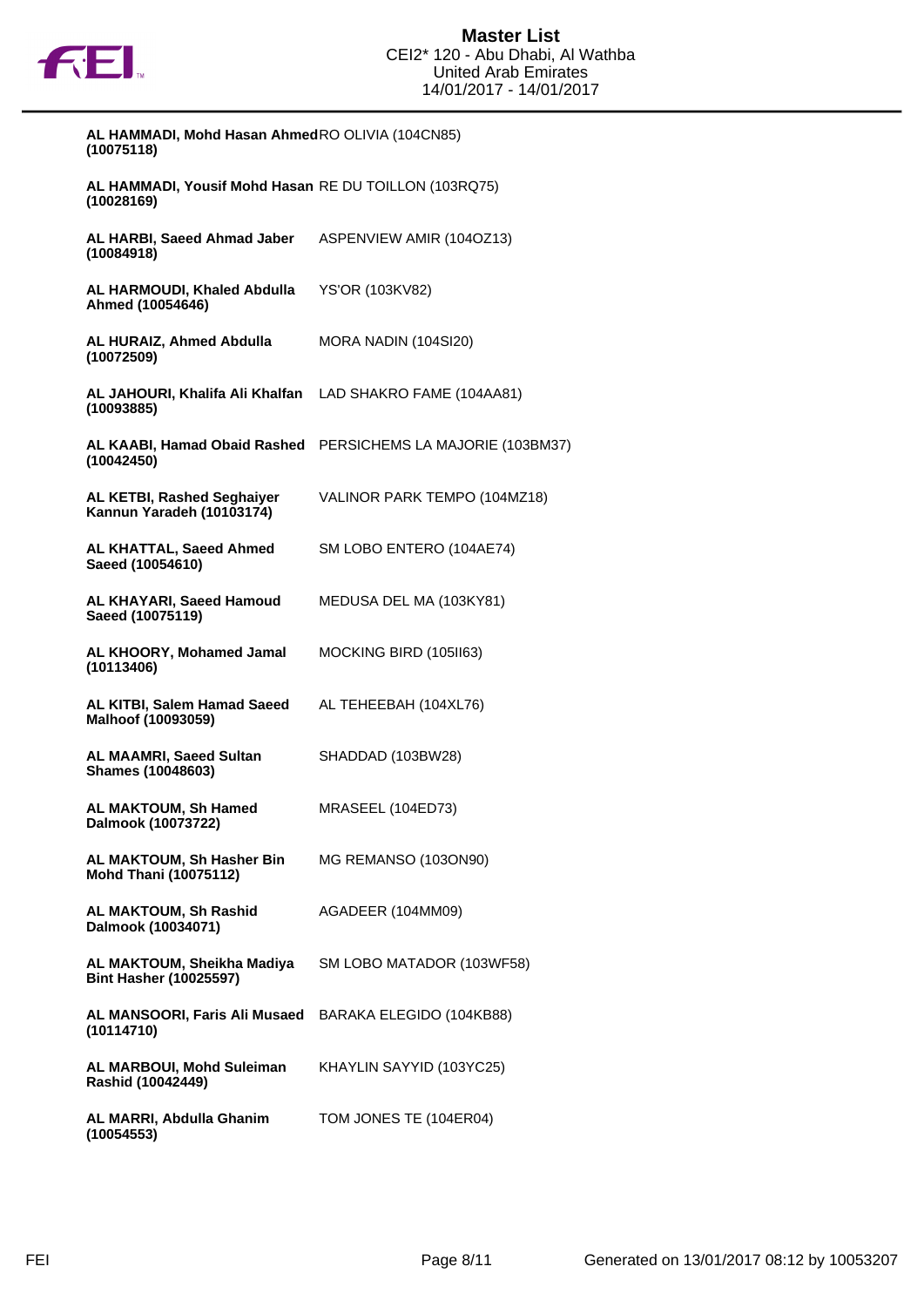

| AL MARRI, Fatma Jassem Saeed JERICHO FRANCIS (102ZV56)<br>(10041495)       |                                                                   |
|----------------------------------------------------------------------------|-------------------------------------------------------------------|
| AL MARRI, Mohd Ahmad Mohd<br>Ghanim (10081984)                             | CASTLEBAR CHADAR (104ZZ91)                                        |
| <b>AL MARRI, Rashed Ahmed</b><br>Mohammad Ghanim (10137896)                | RIVIERA DU MOULIN (103TX08)                                       |
| AL MARZOUQI, Ahmed Ali Hassan JJ ZORZAL (104PD23)<br>(10083870)            |                                                                   |
| AL MAZAM, Khalid Mohd Abdel<br>Karim (10082358)                            | REINATO (103NF15)                                                 |
| AL MAZROOEI, Humaid Matar<br>Rashed (10103330)                             | PRINCIPAL PLAYER (103PV15)                                        |
| AL MAZROOEI, Matar Hamad<br>Mohd (10083871)                                | CHA DOMINO (104MN79)                                              |
| AL MAZROOEI, Mohd Ahmed Bin SHARDELL NAZIK (104MS14)<br>Suroor (10093914)  |                                                                   |
| AL MAZROOEI, Mohd Matar<br>Rashed (10081988)                               | HENHAM SASHENKA (104EK73)                                         |
| (10082209)                                                                 | AL MEHAIRI, Saeed Mohd Khalifa NOSLO'S SELKET DA YANKEE (104DN66) |
| AL MOZROUI, Saif Ahmed<br>(10092314)                                       | KAZOO PARK POETIC DREAM (103WH68)                                 |
| AL MUHAIRI, Mohd Juma Mohd Ali FORREST NZL (102WE08)<br>(10084879)         |                                                                   |
| AL NAHYAN, Sh Tahnoon Bin<br>Khalifa (10093006)                            | LC CANDELA (102YC04)                                              |
| AL NAQBI, Abdulla Rashid<br>(10032577)                                     | THIYYA DU MORTIER (104KB15)                                       |
| AL NAQBI, Ahmed Ali Mohammed FENWICK OVATION (105EE37)<br>Allay (10114817) |                                                                   |
| AL NEYADI, Mohd Humaid Saeed HH CIABU (104DN87)<br>Amer (10126026)         |                                                                   |
| AL OWAIS, Salim Said (10094341) UTOUFA DE LAP (104PP22)                    |                                                                   |
| AL OWAISI, Ghanim Said Salim<br>(10066319)                                 | KEESHAN D'AILLAS (103SH77)                                        |
| AL QEMZI, Mohd Ali Ateeq<br>(10105941)                                     | WOODBOURNE STAR FLASH (104ER05)                                   |
| AL QUBAISI, Ateeq Butti<br>(10103280)                                      | TAJU RAA SAHRA (104XV56)                                          |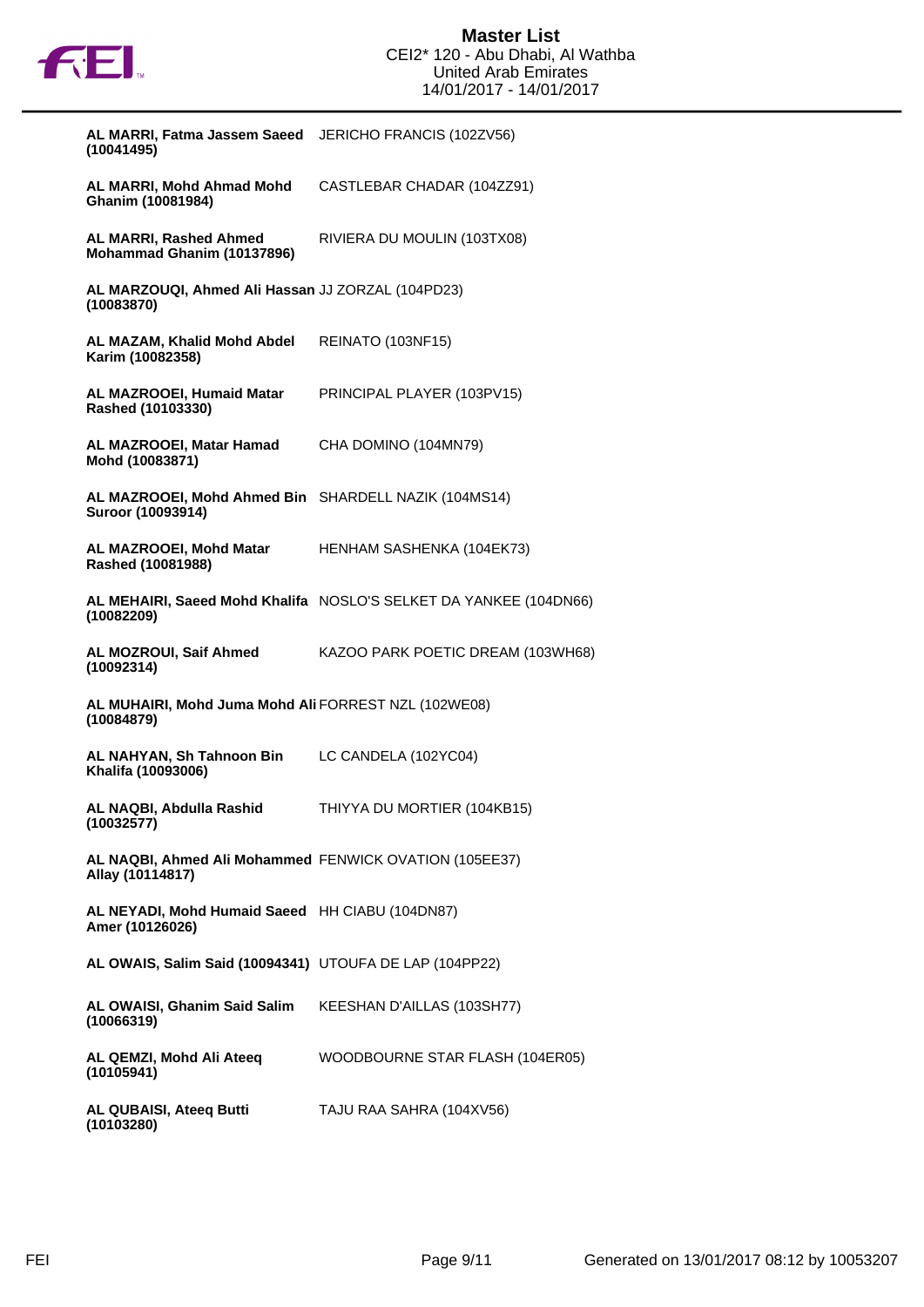

| (10113250)                                                                             | AL QUBAISI, Eissa Mohd Humaid MAGIC GLENN SHUNIAH (103TH07)  |
|----------------------------------------------------------------------------------------|--------------------------------------------------------------|
| AL REDHA, Layla Abdul Aziz<br>(10014771)                                               | <b>ODJAHIL DU TERON (102XX08)</b>                            |
| AL RUMAITHI, Ali Mohammed<br>(10138032)                                                | INCA DE BELENE (104PN35)                                     |
| AL SABRI, Hamad Salman Hassan MUSICIEN CELESTE (105AD15)<br><b>Mohammad (10135074)</b> |                                                              |
| AL SABRI, Hassan Salman Hassan VURIEL DU MELAY (104ER41)<br><b>Mohammad (10143773)</b> |                                                              |
| AL SABRI, Khalfan Salman HassanMY LORDS ELISHA (103VS69)<br>(10082170)                 |                                                              |
| <b>AL SABRI, Mansoor Salman</b><br>Hassan (10113349)                                   | TECHNO DE LA BASSANNE (104HR32)                              |
| AL SHAFAR, Mohd Ali (10000377) BANDAR RODAN (104NG30)                                  |                                                              |
| AL SHAIR, Essa Salem Khamis<br>(10136137)                                              | DANSITA 10 (104XV81)                                         |
| AL SHEHHI, Ahmed Mohd Saleh<br>(10042452)                                              | COOLINDA PARK KAZH (104UQ81)                                 |
| (10072678)                                                                             | AL SUBOUSI, Ahmed Ali Saeed Ali RAMAYANA DE CENDRE (104YQ95) |
| AL ZEYOUDI, Mohamed Obaid<br><b>Mohamed (10134849)</b>                                 | ETIQUETA NEGRA (104EM44)                                     |
| ALKARBI, Saleh Ali Mubarak<br>(10105937)                                               | UDINA DE FLAUZINS (104OG90)                                  |
| <b>ALKHYELI, Khalifa Mohammed</b><br>Saeed Salem (10113323)                            | KERRIANVALE SHOWCASE (104EC25)                               |
| <b>ALKHYELI, Mohammed Saeed</b><br><b>Suhail Salem (10134413)</b>                      | CORDOBESA II (105KX53)                                       |
| <b>AMEEN, Abdul Aziz Salah Abdulla VOLFIK DE PRUNS (105AO35)</b><br>(10063337)         |                                                              |
| BIN ALI, Salem Hassan (10084875) COLUMBO (104UP43)                                     |                                                              |
| BIN ALLOOBA, Ali Mubarak Salem LASTMINUTE A (105AO32)<br>Mohd (10102700)               |                                                              |
| <b>BIN BIAT, Majid Omar (10103076)</b> FIRST LOVE (104NU59)                            |                                                              |
| <b>BIN HAFIZ, Mohd Khalid Mohd</b><br>(10094334)                                       | AKINA (105HH55)                                              |
| <b>BIN HUZAIM, Saeed Abdulla</b>                                                       | QUIDAM DU REAL (103EM25)                                     |

**(10083445)**